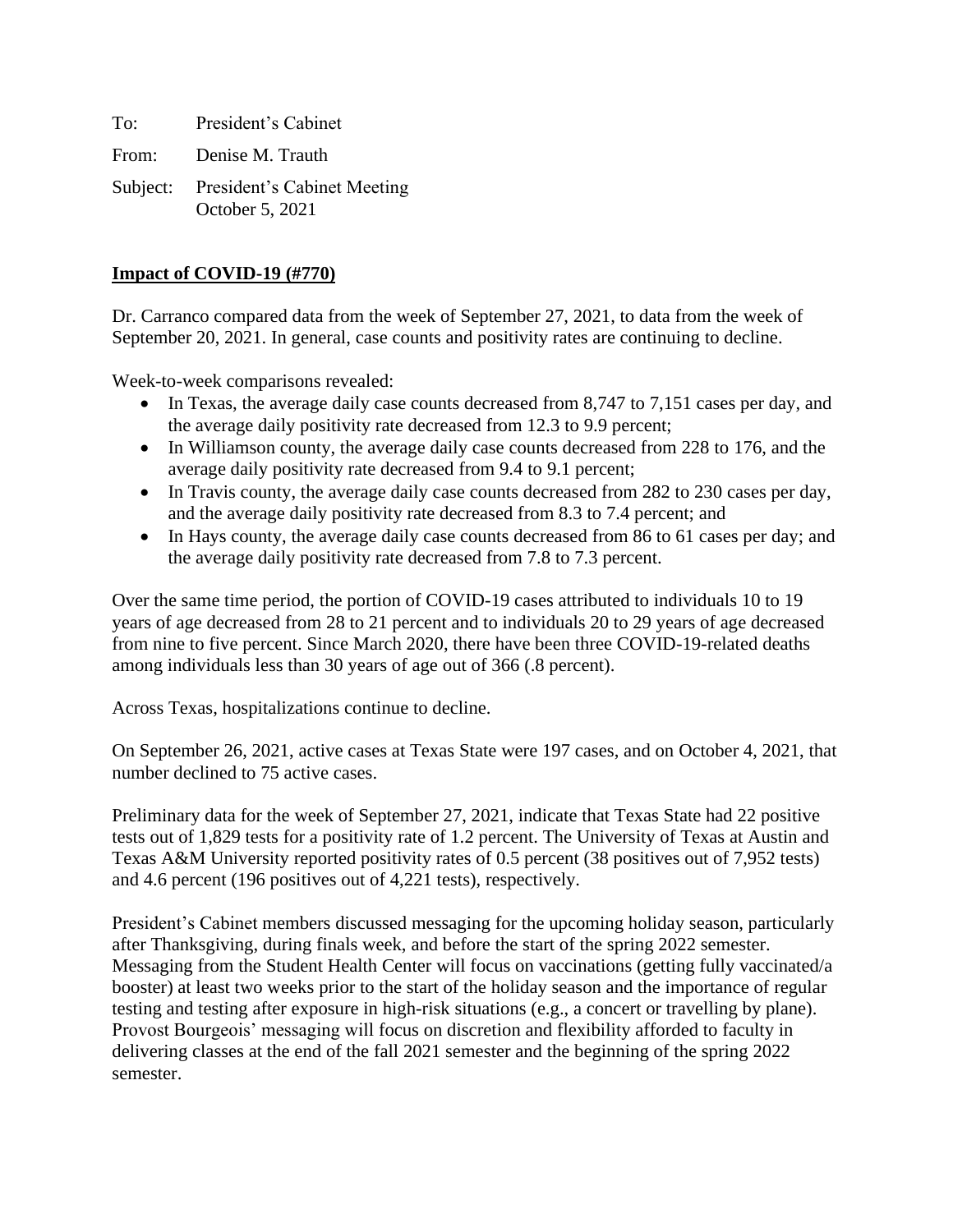Cabinet members discussed whether to require students living in on-campus residential buildings to test prior to their return in January 2022. This decision will be made at a later date.

President's Cabinet members will consider hosting a Town Hall toward the end of the fall 2021 semester to share plans for Texas State's start of the spring 2022 semester with students, faculty, and staff.

Dr. Carranco discussed breakthrough infections. Vaccinated persons are still susceptible to COVID-19, though their risk of serious illness is lower than unvaccinated persons. Nevertheless, a vaccinated individual should wear a mask and get a booster.

On October 1, 2021, 128 people participated in a Pfizer Booster vaccination event at the Student Recreation Center.

For the Round Rock Campus, a vaccination event is being planned for the week of October 11, 2021. Currently, the Student Health Center on the Round Rock Campus provides testing; additional solutions are being considered to expand testing capacity.

#### **Marketing Plan (#493)**

Provost Bourgeois and guests Mr. Gary Ray, Associate Vice President for Enrollment Management and Marketing, and Mr. Elias Martinez, Assistant Vice President for University Marketing, presented an update to the TXST NEXT brand campaign plan. University Marketing has been leading efforts to refresh the university brand to grow awareness and appreciation for Texas State's endeavors and impact.

Since meeting with the President's Cabinet on March 5, 2021, University Marketing piloted TXST NEXT in airports, including Dallas-Fort Worth International, Houston Hobby, and George Bush Intercontinental Airports, made a dozen presentations to and received feedback from different stakeholders, and developed resources to support the official launch of the new brand.

Mr. Martinez described the plan to raise awareness and appreciation externally and to energize and engage internally. Examples of external avenues where Texas State's new brand will be promoted externally include Austin, San Antonio, and Streaming Cable Broadcast News; Austin, San Antonio, and Houston airports; and *Texas Monthly*. Examples of internal avenues include light pole banners for pedestrian corridors and roadways, a campus advertising campaign, TXST NEXT mixtape, and Lucidpress. Lucidpress, for example, is a web-based desktop publishing application that will allow university units to create professional design products easily and quickly, such as social media graphics, brochures, flyers, newsletters, business cards, posters, magazines, and presentations, that align with Texas State's new brand campaign.

President's Cabinet members approved the next steps of the plan rollout. The TXST NEXT branding campaign will be officially launched on October 8, 2021, during the centennial celebration of the university bands.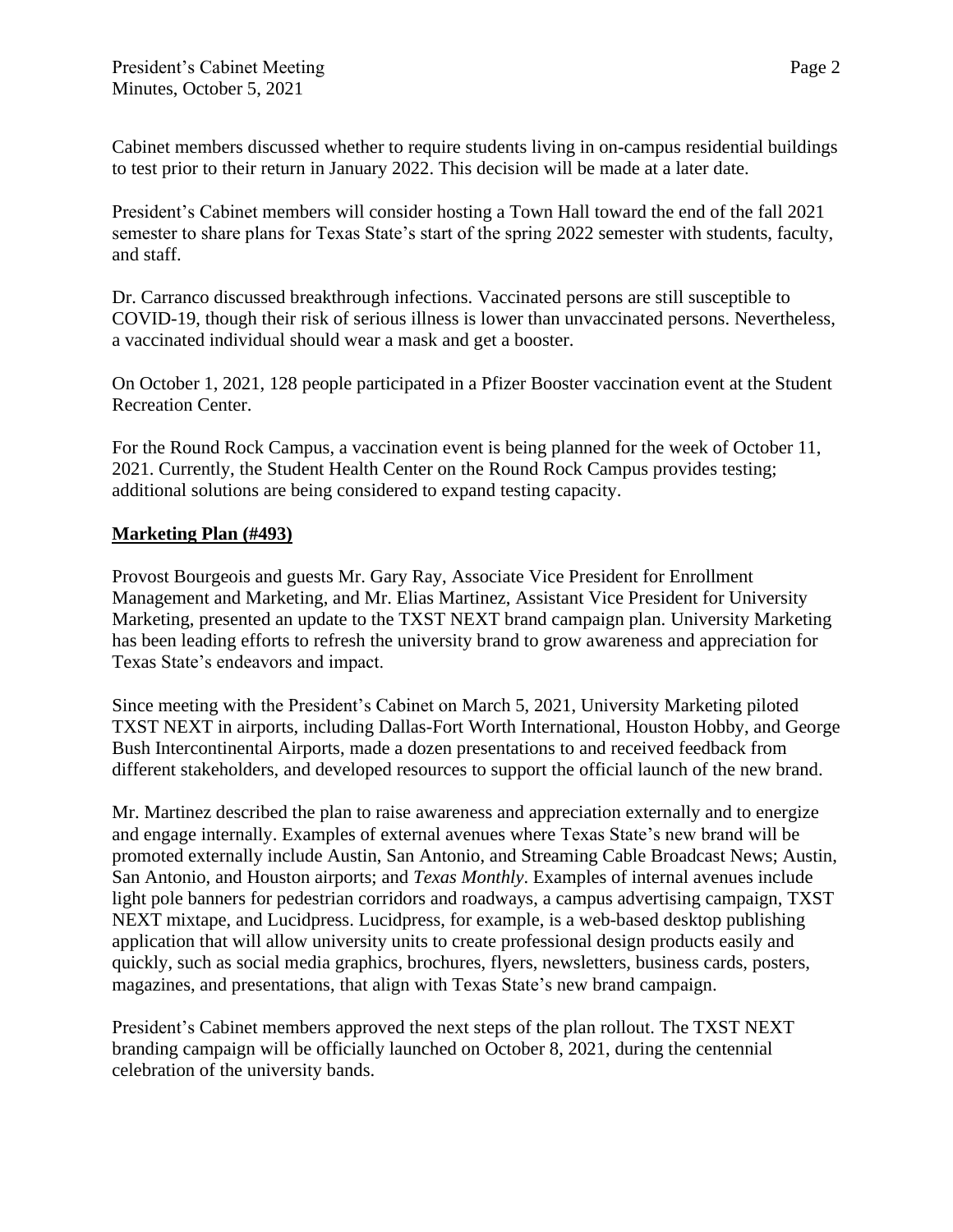## **NEXT IS NOW Fundraising Campaign Launch Plans**

Dr. Breier and guests Ms. Sandy Pantlik, Assistant Vice President for University Advancement, and Dr. Dan Perry, Associate Vice President for University Advancement, shared plans for communications and fundraising following the launch of NEXT IS NOW, the largest fundraising campaign in Texas State's history. Messaging and paid brand awareness will be shared across multiple media outlets, including *Texas Monthly*, KUT, NPR, Texas State Newsroom, and Texas State social media channels. Execution of the plan will result in 5,000,000 impressions over the next two months.

Since 2014, the current fundraising campaign has been in a silent phase. The public phase of the campaign will be launched in conjunction with the launch of the new TEXT NEXT branding campaign during the centennial celebration of the university bands on October 8, 2021.

Top priorities of the campaign include fundraising for undergraduate and graduate scholarships, increasing endowed faculty positions, equipment for Health Professions on the Round Rock Campus, constructing a new music building on the San Marcos Campus, renovating The Meadows Center for Water and the Environment, and expanding practice and training facilities for student-athletes.

# **President's Update (#556)**

President Trauth announced that a Terry Foundation virtual banquet will be held on October 5, 2021. The Terry Foundation Scholarship was initiated at Texas State in 2004. Since then, the total number of Terry Scholars supported at Texas State has grown to over 300 students, with about \$20 million awarded in scholarships since its inception. This is a remarkable opportunity for Texas State students, as current Terry Scholars are also active participants in the [Honors](http://www.txstate.edu/honors/)  [College,](http://www.txstate.edu/honors/) as well as the [Terry Scholars Student Organization.](https://www.finaid.txstate.edu/scholarships/terry/scholars.html)

President Trauth discussed the presidential search committee and the selection process. The TSUS is using the same process as they have done for the last three presidential searches. President Trauth shared that university community members, donors, and alumni have an opportunity to provide input via an online survey.

### **Significant Issues (#01)**

Mr. Algoe led a discussion to finalize the tuition and fee increases proposal that will be presented at the November 2021 Board of Regents meeting. Texas State will propose to collapse five nonstatutory fees (environmental service fee, ID card fee, international education fee, student publication fee, and student success fee) into one fee -- the institutional services fee.

Mr. Coryell discussed the October 9, 2021, football game versus the university of South Alabama, highlighting faculty/staff and Family Weekend game day events. Nearly 300 faculty and staff RSVP'd to attend the faculty and staff tailgating event and 375 faculty and staff have claimed free tickets; 1,274 tickets have been purchased by Family Weekend guests.